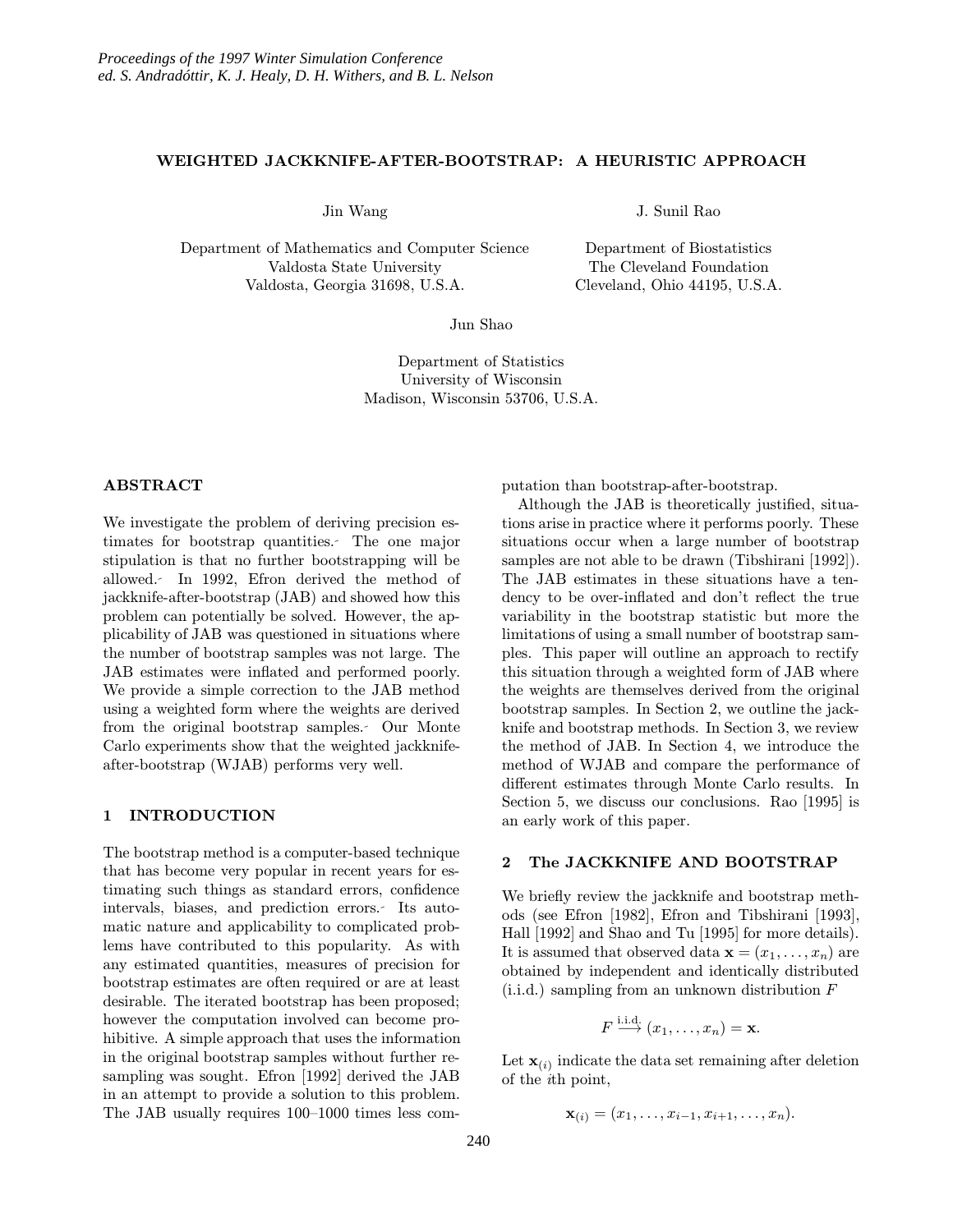Suppose that  $s(\mathbf{x})$  is a real-valued statistic of interest and let  $s_{(i)} = s(\mathbf{x}_{(i)})$  present the corresponding deleted point value of the statistic of interest. The jackknife estimate for the standard error of  $s(\mathbf{x})$  is

$$
\hat{\text{se}}_{\text{jack}}\{s\} = \left[\frac{n-1}{n}\sum_{i=1}^{n}(s_{(i)} - s_{(i)})^2\right]^{1/2},\qquad(1)
$$

where  $s_{()} = \sum_{i=1}^{n} s_{(i)}/n$ .

The usual estimate of F is  $\hat{F}$ , the empirical probability distribution, putting probability  $1/n$  on each point  $x_i$ ,

$$
\hat{F}
$$
: probability  $1/n$  on  $x_i$ ,  $i = 1, ..., n$ .

A bootstrap sample  $\mathbf{x}^* = (x_1^*, \ldots, x_n^*)$  is a random sample of size n drawn from  $\ddot{F}$ ,

$$
\hat{F} \stackrel{\text{i.i.d.}}{\longrightarrow} (x_1^*, \dots, x_n^*) = \mathbf{x}^*.
$$

Then  $s^* = s(\mathbf{x}^*)$ , the statistic of interest evaluated for data set  $x^*$ , is a bootstrap replication of s. A typical bootstrap analysis consists of independently drawing a large number B of independent bootstrap samples, evaluating the bootstrap replicates  $s^{*b} = s(\mathbf{x}^{*b})$  for  $b = 1, \ldots, B$  and using summary statistics of the  $s^{*b}$ values to assess the accuracy of the original statistic  $s(\mathbf{x})$ . The bootstrap estimate of standard error for s is

$$
\hat{\text{se}}_B\{s\} = \left[\sum_{b=1}^B \frac{(s^{*b} - s^{*})^2}{B - 1}\right]^{1/2},\tag{2}
$$

where  $s^* = \sum_{b=1}^B s^{*b}/B$ .

#### 3 The JACKKNIFE-AFTER-BOOTSTRAP

The method of JAB was proposed by Efron [1992]. Suppose we have drawn B bootstrap samples and calculated  $\hat{\textbf{s}}_{B} \equiv \hat{\textbf{s}}_{B} \{s\},\$ a bootstrap estimate of the standard error of  $s(\mathbf{x})$ . We would like to have a measure of the uncertainty in  $\hat{se}_B$ . The JAB method provides a way of estimating  $se(\hat{se}_B)$  using only information in our  $B$  bootstrap samples. The jackknife estimate of standard error of  $\hat{se}_B$  involves two steps:

- 1. For  $i = 1, \ldots, n$ , leave out data point i and recompute  $\hat{\textbf{s}}_{B}$  and called the result  $\hat{\textbf{s}}_{B(i)}$ .
- 2. Define  $\hat{\text{se}}_{\text{jack}}(\hat{\text{se}}_B) = \{[(n-1)/n] \sum_{i=1}^n (\hat{\text{se}}_{B(i)} \hat{\text{se}}_{B(.)}$ )<sup>2</sup>}<sup>1/2</sup>, where  $\hat{\text{se}}_{B(.)} = \sum_{i=1}^{n} \hat{\text{se}}_{B(i)}/n$ .

For each  $i$ , there are some bootstrap samples in which that the data point  $x_i$  does not appear, and we can use those samples to estimate  $\hat{\text{se}}_{B(i)}$ . Formally, if we let  $C_i$  denote the indices of the bootstrap samples that don't contain data point  $x_i$ , and there are  $B_i$ such samples, then

$$
\hat{\text{se}}_{B(i)} = \left[ \sum_{b \in C_i} \frac{(s(\mathbf{x}^{*b}) - \bar{s}_i)^2}{B_i} \right]^{1/2},\tag{3}
$$

where  $\bar{s}_i = \sum_{b \in C_i} s(\mathbf{x}^{*b})/B_i$ . The JAB estimate of standard error of  $\hat{se}_B$  is

$$
\hat{\text{se}}_{\text{jab}}(\hat{\text{se}}_B) = \left[\frac{n-1}{n} \sum_{i=1}^n (\hat{\text{se}}_{B(i)} - \hat{\text{se}}_{B(i)})^2\right]^{1/2} \quad (4)
$$

where  $\hat{\text{se}}_{B(.)} = \sum_{i=1}^{n} \hat{\text{se}}_{B(i)}/n$ .

## 4 The WEIGHTED JACKKNIFE-AFTER-BOOTSTRAP

Efron [1992] points out that the JAB method is only reliable when  $B$  is some large number like 1000. The example of Tibshirani [1992] shows that small values of B can terribly inflate the JAB estimate of errors. We propose a modification to the JAB method which incorporates a weighting scheme for the deleted point jackknife quantities. The weights are derived directly from the original bootstrap samples and no further bootstrap computations are required. Comparing with the JAB, true jackknife, and Tibshirani's approximation (Tibshirani [1992]), our Monte Carlo experiments show that the WJAB performs very well.

Tibshirani [1992] introduces a simple formula to estimate the standard error of the bootstrap quantity,

$$
\hat{\text{se}}_{\text{tib}}(\hat{\text{se}}_B) = \left[ \left( 1 + \frac{1}{B} \right) \tilde{\sigma}^2 \right]^{1/2} \tag{5}
$$

where  $\tilde{\sigma}^2 = \sum_{b=1}^B (s^{*b} - s^{*.})^2 / (B - 1)$  is the bootstrap variance. This method performs reasonable well in his example (Tibshirani [1992]).

In the computation of the JAB, the sample size  $B_i$ is involved in computing  $\hat{se}_{B(i)}$ . Here  $B_i$  is random and depends on the B bootstrap samples. But for  $i = 1, \ldots, n$ , each se<sub> $B(i)$ </sub> was treated equally likely in computing  $\hat{\text{se}}_{\text{jab}}(\hat{\text{se}}_B)$ . Thus for large  $B_i$ ,  $\hat{\text{se}}_{B(i)}$ may contribute more information to  $\hat{\text{se}}_{\text{jab}}(\hat{\text{se}}_B)$ . The heuristic approach we propose is to assign a weight  $w_i$  to each  $\hat{\text{se}}_{B(i)}$  that is proportional to  $B_i$ . As mentioned, the JAB performs well when  $B$  is large (Efron [1992]) so in order to keep consistent with the JAB method,  $w_i$  should converge to 1 as B goes to infinity.

We define  $\tilde{\text{se}}_{B(i)} = w_i \hat{\text{se}}_{B(i)}$ , then the WJAB estimate of the standard error of  $\hat{se}_B$  is

$$
\hat{\text{se}}_{\text{wjab}}(\hat{\text{se}}_B) = \left[\frac{n-1}{n} \sum_{i=1}^n (\hat{\text{se}}_{B(i)} - \hat{\text{se}}_{B(i)})^2\right]^{1/2} \tag{6}
$$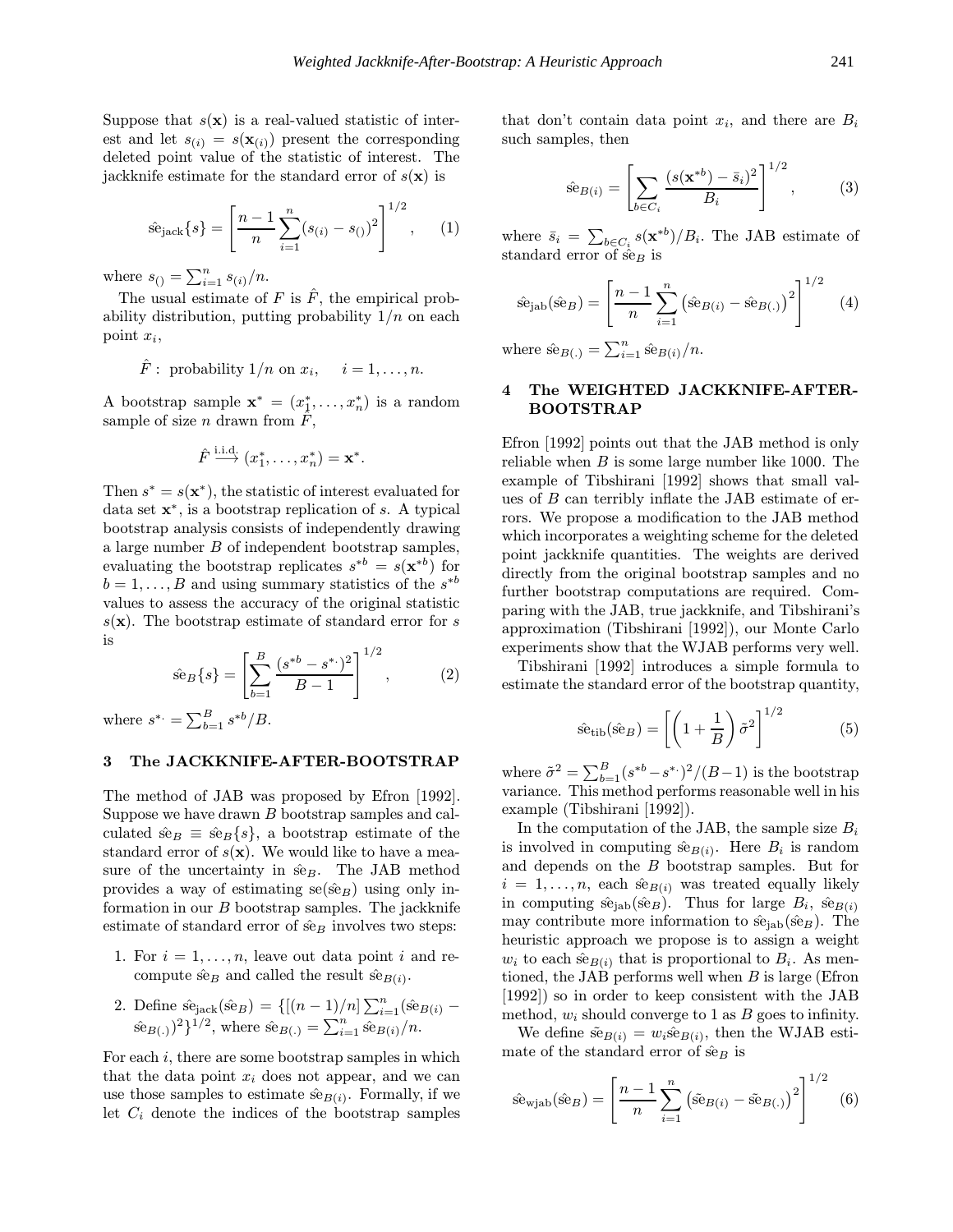where  $\tilde{\text{se}}_{B(.)} = \sum_{i=1}^{n} \tilde{\text{se}}_{B(i)}/n$ .

A natural candidate for  $w_i$  is

$$
w_i = \frac{B_i}{\sum_{i=1}^n B_i/n}, \quad i = 1, \dots, n. \tag{7}
$$

Thus,  $w_i$  is proportional to  $B_i$ . From DiCicio and Martin [1992],  $w_i$  converges to 1 as B goes to infinity since  $B_i/B$  converges to  $1/2$  as B goes to infinity.

Next, we consider a series of Monte Carlo experiments where we assume that the statistic of interest,  $s(\mathbf{x})$  is the sample mean,  $\bar{x} = \sum_{i=1}^{n} x_i/n$ , and the observed data  $\mathbf{x} = (x_1, \ldots, x_n)$  are i.i.d. from the standard normal distribution. All Monte Carlo simulation results are averaged over thirty independent replications. The method of common random numbers was used in the Monte Carlo design for comparison. In order to compare the WJAB and the JAB we consider the ratio of squared error of the JAB to the WJAB using the true jackknife estimate  $\hat{\text{se}}_{tj}(\hat{\text{se}}_B)$  as the standard,

$$
R = \frac{\sum (\hat{\text{se}}_{\text{jab}} (\hat{\text{se}}_B) - \hat{\text{se}}_{\text{tj}} (\hat{\text{se}}_B))^2}{\sum (\hat{\text{se}}_{\text{wjab}} (\hat{\text{se}}_B) - \hat{\text{se}}_{\text{tj}} (\hat{\text{se}}_B))^2}.
$$
(8)

The most obvious way to implement the true jackknife estimate would be to delete one point out at a time from the observed data x and then carry out the bootstrap sampling for each deleted point sample. For each  $i$ , the bootstrap sample size, which was used in Monte Carlo experiments for computing  $\hat{se}_{B(i)}$  of the true jackknife estimate, is 10000.

With the natural weight  $w_i = B_i/(\sum_{i=1}^n B_i/n)$ , Tables 1 - 4 compare  $\hat{\text{se}}_{jab}(\hat{\text{se}}_B)$  and  $\hat{\text{se}}_{\text{wjab}}(\hat{\text{se}}_B)$  with  $s\hat{e}_{ti}(s\hat{e}_B)$ . The Monte Carlo results show that

- 1.  $\hat{\text{se}}_{\text{jab}}(\hat{\text{se}}_B) \geq \hat{\text{se}}_{\text{wi}ab}(\hat{\text{se}}_B) \geq \hat{\text{se}}_{\text{ti}}(\hat{\text{se}}_B),$
- 2.  $\hat{\text{se}}_{\text{lab}}(\hat{\text{se}}_B)$  goes to  $\hat{\text{se}}_{\text{ti}}(\hat{\text{se}}_B)$  as B goes to infinity,
- 3.  $\hat{\text{se}}_{\text{lab}}(\hat{\text{se}}_B)$  increases in n and
- 4.  $\hat{\text{se}}_{\text{wjab}}(\hat{\text{se}}_B)$  seems to overestimate the standard error when  $B$  is small, which is consistent with Tibshirani's result (Tibshirani [1992]).

Comparing with  $\hat{\text{se}}_{\text{jab}}(\hat{\text{se}}_B)$ ,  $\hat{\text{se}}_{\text{ti}}(\hat{\text{se}}_B)$ , and R values,  $s\hat{e}_{\text{wjab}}(s\hat{e}_B)$  is better than  $s\hat{e}_{\text{jab}}(s\hat{e}_B)$  and closer to  $s\hat{\mathbf{e}}_{tj}(s\hat{\mathbf{e}}_B)$ . But,  $s\hat{\mathbf{e}}_{wjab}(s\hat{\mathbf{e}}_B)$  does not improve much. From Tables 1 - 4, the Monte Carlo results using  $w_i = B_i/(\sum_{i=1}^n B_i/n)$  are not exciting. Besides converging to  $1$  as  $B$  goes to infinity and being proportional to  $B_i$ , the weight  $w_i$  should contain the information of B bootstrap samples and the observed data size *n*. according to Tables 1 - 4, the weight  $w_i$  should

Table 1: For 
$$
n = 20
$$
 and  $w_i = B_i/(\sum_{i=1}^n B_i/n)$ 

| B       | $\hat{\text{se}}_{\text{jab}}(\hat{\text{se}}_B)$ | $\hat{\text{se}}_{\text{wjab}}(\hat{\text{se}}_B)$ | $\hat{\text{se}}_{\text{tj}}(\hat{\text{se}}_B)$ | R.     |
|---------|---------------------------------------------------|----------------------------------------------------|--------------------------------------------------|--------|
| $10-$   | $0.2202 -$                                        | $0.1938 -$                                         | $0.0357 -$                                       | 1.3594 |
| $20-$   | $0.1538 -$                                        | $0.1344 -$                                         | $0.0348 -$                                       | 1.4062 |
| $40-$   | $0.0982 -$                                        | $0.0952 -$                                         | $0.0382 -$                                       | 1.1097 |
| 60-     | $0.0887 -$                                        | $0.0866 -$                                         | $0.0363-$                                        | 1.0829 |
| $100-$  | $0.0645 -$                                        | $0.0638 -$                                         | $0.0326 -$                                       | 1.1115 |
| $500-$  | $0.0415 -$                                        | $0.0413 -$                                         | $0.0318 -$                                       | 1.0122 |
| $1000-$ | $0.0328 -$                                        | $0.0327 -$                                         | $0.0284 -$                                       | 1.0164 |

Table 2: For  $n = 50$  and  $w_i = B_i/(\sum_{i=1}^n B_i/n)$ 

| B        | $\hat{\text{se}}_{\text{jab}}(\hat{\text{se}}_B)$ | $\hat{\text{se}}_{\text{wjab}}(\hat{\text{se}}_B)$ | $\hat{\text{se}}_{\text{tj}}(\hat{\text{se}}_B)$ | R      |
|----------|---------------------------------------------------|----------------------------------------------------|--------------------------------------------------|--------|
| $10-$    | $0.2553 -$                                        | $0.2198 -$                                         | $0.0184 -$                                       | 1.3867 |
| $20-$    | $0.1487 -$                                        | $0.1345 -$                                         | $0.0147 -$                                       | 1.2493 |
| $40-$    | $0.1074 -$                                        | $0.1024 -$                                         | $0.0198 -$                                       | 1.1063 |
| 60-      | $0.0806 -$                                        | $0.0787 -$                                         | $0.0160 -$                                       | 1.0652 |
| $100-$   | $0.0646 -$                                        | $0.0635 -$                                         | $0.0143 -$                                       | 1.0400 |
| $500-$   | $0.0309 -$                                        | $0.0307 -$                                         | $0.0152 -$                                       | 1.0150 |
| $1000 -$ | $0.0251 -$                                        | $0.0251 -$                                         | $0.0161 -$                                       | 0.9959 |

decease in  $B$  and  $n$ . After large amount of Monte Carlo experiments, a better weight was obtained,

$$
w_i = \frac{B_i}{\sum_{i=1}^n B_i / n + n},
$$
\n(9)

which satisfies all the basic requirement we mentioned before.

With the better weight  $w_i = B_i/(\sum_{i=1}^n B_i/n + n)$ , Tables 5 - 9 compare  $\hat{\text{se}}_{\text{jab}}(\hat{\text{se}}_B)$ ,  $\hat{\text{se}}_{\text{tib}}(\hat{\text{se}}_B)$ , and  $\hat{\text{se}}_{\text{wjab}}(\hat{\text{se}}_B)$  with  $\hat{\text{se}}_{\text{tj}}(\hat{\text{se}}_B)$ . The Monte Carlo results show that  $\hat{\text{se}}_{\text{wjab}}(\hat{\text{se}}_B)$  performs extremely well and is always the best estimate. The improvement of  $\hat{\text{se}}_{\text{wiab}}(\hat{\text{se}}_B)$  is great. Tibshirani's estimate  $\hat{\text{se}}_{\text{tib}}(\hat{\text{se}}_B)$ performs poorly when the observed data size  $n$  is less than 40.

#### 5 DISCUSSION

Efron [1992] points out that the bootstrap-afterbootstrap seems to be too computationally intensive for routine use. The JAB method, a clever idea, introduces a simple way of estimating the standard error of the bootstrap estimates without the need to do a second level of bootstrap replication. However, Tibshirani's example (Tibshirani [1992]) and our Monte Carlo experiment show that the JAB method is not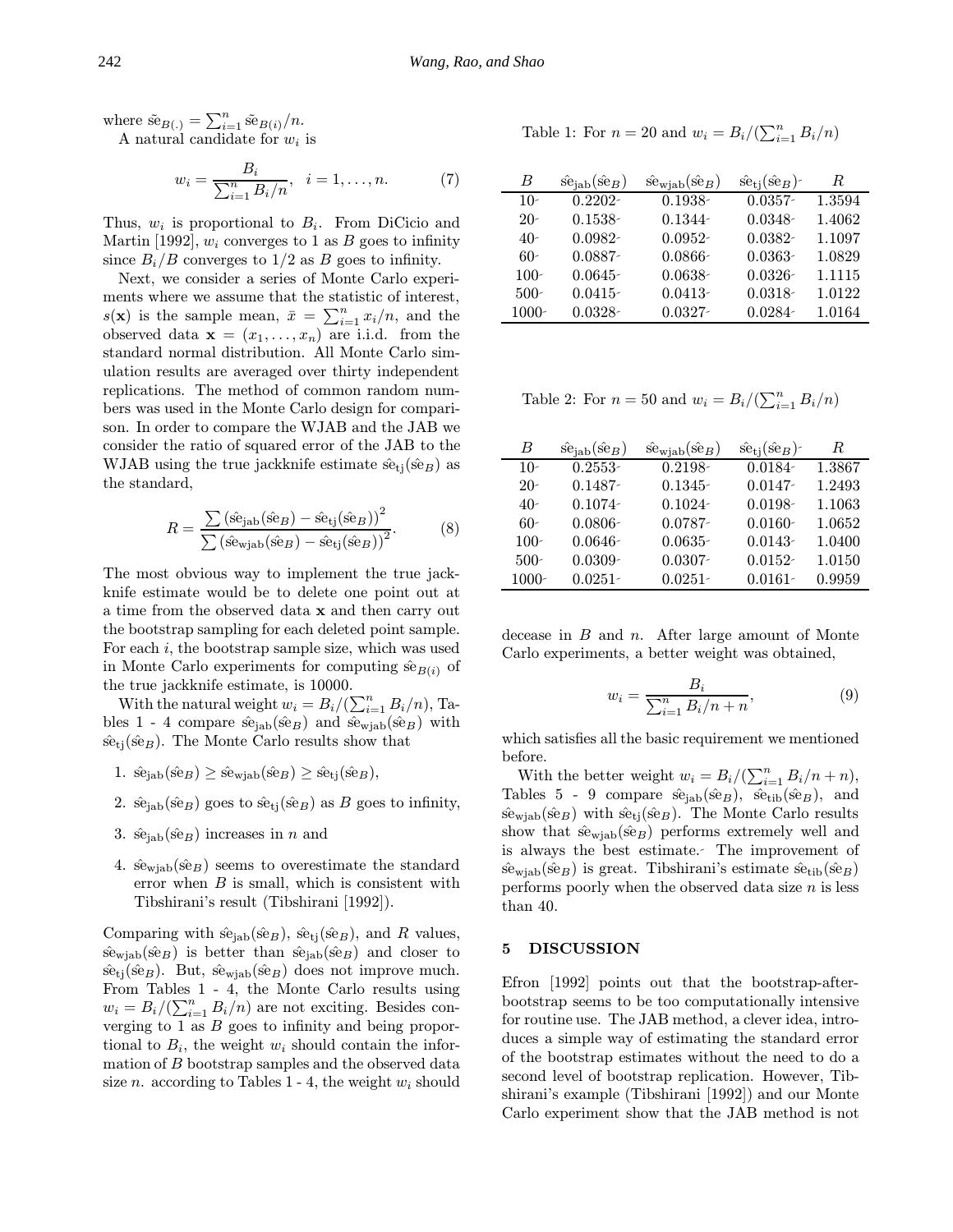| В       | $\hat{\text{se}}_{\text{lab}}(\hat{\text{se}}_B)$ | $\hat{\mathrm{se}}_{\mathrm{tib}}(\hat{\mathrm{se}}_B)$ | $\hat{\text{se}}_{\text{wjab}}(\hat{\text{se}}_B)$ | $\hat{\text{se}}_{\text{ti}}(\hat{\text{se}}_B)$ | R      |
|---------|---------------------------------------------------|---------------------------------------------------------|----------------------------------------------------|--------------------------------------------------|--------|
| $10-$   | $0.2238 -$                                        | $0.1508 -$                                              | $0.0304 -$                                         | $0.0342 -$                                       | 80.690 |
| $20-$   | $0.1461 -$                                        | $0.1471 -$                                              | $0.0350-$                                          | $0.0368 -$                                       | 59.908 |
| $30-$   | $0.1107 -$                                        | $0.1484 -$                                              | $0.0374 -$                                         | $0.0395 -$                                       | 12.680 |
| $50-$   | $0.0850 -$                                        | $0.1417 -$                                              | $0.0390 -$                                         | $0.0281 -$                                       | 13.246 |
| $100-$  | $0.0761 -$                                        | $0.1550-$                                               | $0.0489 -$                                         | $0.0408 -$                                       | 5.7174 |
| $500-$  | $0.0476 -$                                        | $0.1521 -$                                              | $0.0432 -$                                         | $0.0383 -$                                       | 1.4917 |
| $1000-$ | $0.0318 -$                                        | $0.1272 -$                                              | $0.0300 -$                                         | $0.0272 -$                                       | 1.6175 |

Table 5: For  $n = 20$  and  $w_i = B_i/(\sum_{i=1}^n B_i/n + n)$ 

Table 6: For  $n = 50$  and  $w_i = B_i/(\sum_{i=1}^n B_i/n + n)$ 

| B        | $\hat{\text{se}}_{\text{jab}}(\hat{\text{se}}_B)$ | $\hat{\text{se}}_{\text{tib}}(\hat{\text{se}}_B)$ | $\hat{\text{se}}_{\text{wjab}}(\hat{\text{se}}_B)$ | $\hat{\text{se}}_{\text{ti}}(\hat{\text{se}}_B)$ | $_{R}$ |
|----------|---------------------------------------------------|---------------------------------------------------|----------------------------------------------------|--------------------------------------------------|--------|
| $10-$    | $0.2470-$                                         | $0.1011 -$                                        | $0.0143 -$                                         | $0.0167 -$                                       | 735.63 |
| $20-$    | $0.1534 -$                                        | $0.0977 -$                                        | $0.0176-$                                          | $0.0172 -$                                       | 227.04 |
| $30-$    | $0.1116-$                                         | $0.0969-$                                         | $0.0191 -$                                         | $0.0136-$                                        | 154.79 |
| $50-$    | $0.0842 -$                                        | $0.0942 -$                                        | $0.0218 -$                                         | $0.0138 -$                                       | 53.274 |
| $100-$   | $0.0702 -$                                        | $0.1033 -$                                        | $0.0292 -$                                         | $0.0169 -$                                       | 15.126 |
| $500-$   | $0.0324 -$                                        | $0.0970-$                                         | $0.0253 -$                                         | $0.0169 -$                                       | 2.9229 |
| $1000 -$ | $0.0240 -$                                        | $0.0963 -$                                        | $0.0211 -$                                         | $0.0141 -$                                       | 1.9017 |

Table 7: For  $B = 10$  and  $w_i = B_i/(\sum_{i=1}^n B_i/n + n)$ 

| $\, n \,$ | $\hat{se}_{\text{jab}}(\hat{se}_B)$ | $\hat{\text{se}}_{\text{tib}}(\hat{\text{se}}_B)$ | $\hat{\text{se}}_{\text{wjab}}(\hat{\text{se}}_B)$ | $\hat{\text{se}}_{\text{ti}}(\hat{\text{se}}_B)$ | R      |
|-----------|-------------------------------------|---------------------------------------------------|----------------------------------------------------|--------------------------------------------------|--------|
| $10-$     | $0.2096 -$                          | $0.2019 -$                                        | $0.0484 -$                                         | $0.0549 -$                                       | 46.565 |
| $20-$     | $0.2238 -$                          | $0.1508 -$                                        | $0.0304 -$                                         | $0.0342 -$                                       | 80.690 |
| 30-       | $0.2543 -$                          | $0.1405 -$                                        | $0.0238 -$                                         | $0.0306 -$                                       | 248.97 |
| $40-$     | $0.2405 -$                          | $0.1123 -$                                        | $0.0173 -$                                         | $0.0219 -$                                       | 260.37 |
| $50-$     | $0.2470-$                           | $0.1011 -$                                        | $0.0143 -$                                         | $0.0167 -$                                       | 735.63 |
| $60-$     | $0.2470-$                           | $0.0950 -$                                        | $0.0121 -$                                         | $0.0140-$                                        | 1858.1 |
| -80       | $0.2382 -$                          | $0.0755 -$                                        | $0.0090 -$                                         | $0.0103 -$                                       | 4698.8 |

Table 8: For  $B = 20$  and  $w_i = B_i / (\sum_{i=1}^n B_i / n + n)$ 

| $\it n$ | $\hat{\text{se}}_{\text{jab}}(\hat{\text{se}}_B)$ | $\hat{\text{se}}_{\text{tib}}(\hat{\text{se}}_B)$ | $\hat{\text{se}}_{\text{wjab}}(\hat{\text{se}}_B)$ | $\hat{\text{se}}_{\text{ti}}(\hat{\text{se}}_B)$ | R      |
|---------|---------------------------------------------------|---------------------------------------------------|----------------------------------------------------|--------------------------------------------------|--------|
| $10-$   | $0.1585 -$                                        | $0.2158 -$                                        | $0.0628 -$                                         | $0.0837 -$                                       | 4.7462 |
| $20-$   | $0.1461 -$                                        | $0.1470-$                                         | $0.0350-$                                          | $0.0368 -$                                       | 59.908 |
| $30-$   | $0.1430 -$                                        | $0.1191 -$                                        | $0.0250 -$                                         | $0.0243 -$                                       | 96.942 |
| $40-$   | $0.1395 -$                                        | $0.1030 -$                                        | $0.0194 -$                                         | $0.0203 -$                                       | 69.405 |
| $50-$   | $0.1534 -$                                        | $0.0977 -$                                        | $0.0176-$                                          | $0.0172 -$                                       | 227.04 |
| 60-     | $0.1507 -$                                        | $0.0850 -$                                        | $0.0147 -$                                         | $0.0146 -$                                       | 300.58 |
| $80-$   | $0.1554 -$                                        | $0.0792 -$                                        | $0.0119 -$                                         | $0.0131 -$                                       | 481.04 |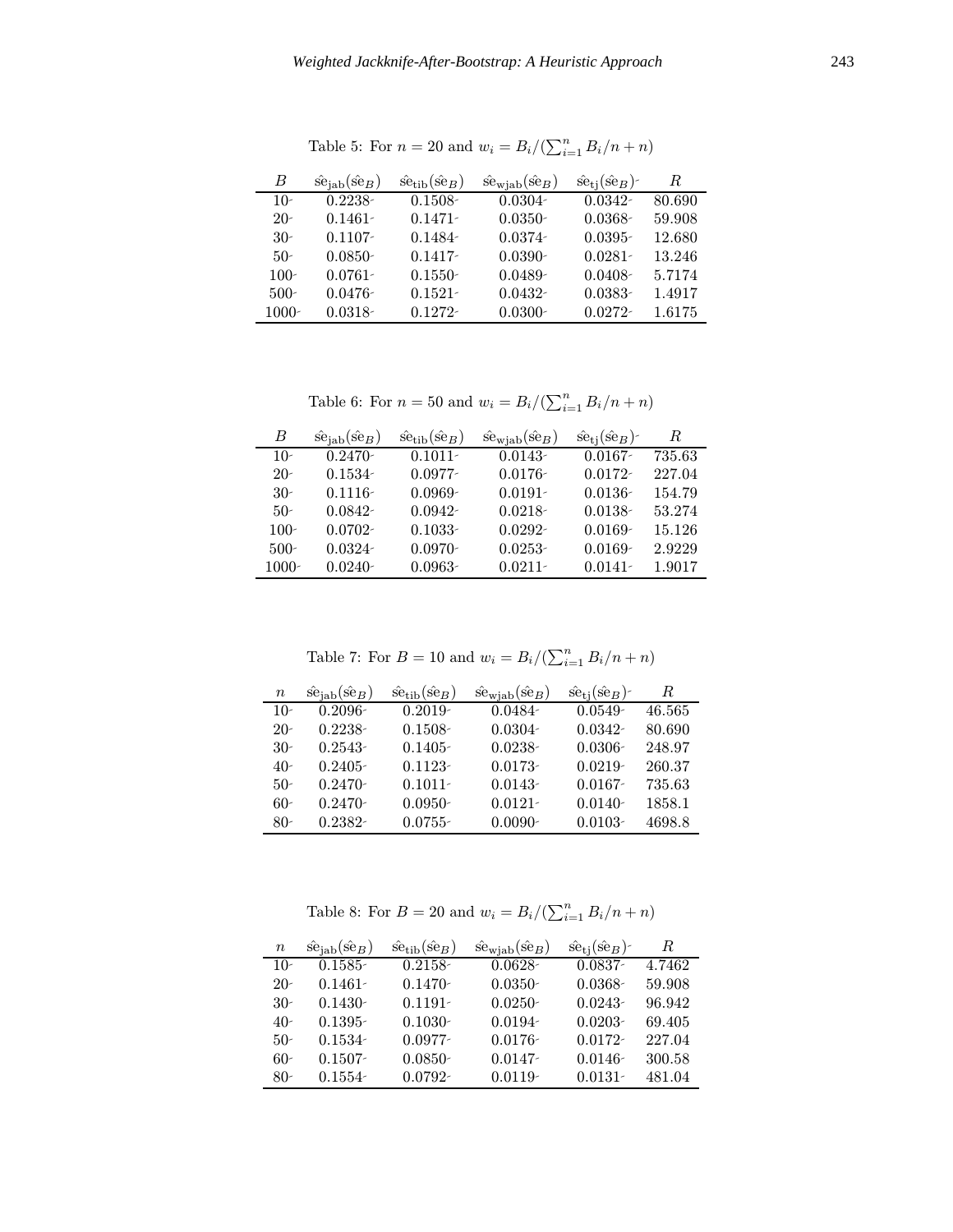$n \hat{\text{se}}_{\text{jab}}(\hat{\text{se}}_B) \hat{\text{se}}_{\text{tib}}(\hat{\text{se}}_B) \hat{\text{se}}_{\text{wjab}}(\hat{\text{se}}_B) \hat{\text{se}}_{\text{tj}}(\hat{\text{se}}_B)$  R  $10$  0.1228 0.0231 0.0621 0.0784 1.5929 20 0.1107 0.1484 0.0374 0.0395 12.680 30 0.1212 0.1266 0.0306 0.0254 44.964  $40$  0.1177 0.1031 0.0237 0.0184 136.90  $50$  0.1116 0.0969 0.0191 0.0136 154.79 60 0.1127 0.0859 0.0164 0.0125 279.81 80 0.1184 0.0793 0.0133 0.0113 462.66

Table 9: For  $B = 30$  and  $w_i = B_i / (\sum_{i=1}^n B_i / n + n)$ 

|  |  |  | Table 3: For $B = 10$ and $w_i = B_i/(\sum_{i=1}^n B_i/n)$ |  |  |
|--|--|--|------------------------------------------------------------|--|--|
|--|--|--|------------------------------------------------------------|--|--|

| $\it{n}$ | $\hat{\text{se}}_{\text{jab}}(\hat{\text{se}}_B)$ | $\hat{\text{se}}_{\text{wjab}}(\hat{\text{se}}_B)$ | $\hat{\text{se}}_{\text{tj}}(\hat{\text{se}}_B)$ | R      |
|----------|---------------------------------------------------|----------------------------------------------------|--------------------------------------------------|--------|
| $10-$    | $0.2072 -$                                        | $0.1952 -$                                         | $0.0657 -$                                       | 1.1658 |
| $20-$    | $0.2202 -$                                        | $0.1938 -$                                         | $0.0357 -$                                       | 1.3594 |
| $30-$    | $0.2297 -$                                        | $0.1970-$                                          | $0.0228 -$                                       | 1.3617 |
| $40-$    | $0.2399 -$                                        | $0.2125 -$                                         | $0.0211 -$                                       | 1.2770 |
| $50-$    | $0.2338 -$                                        | $0.2035 -$                                         | $0.0162 -$                                       | 1.3413 |
| $60-$    | $0.2303 -$                                        | $0.1972 -$                                         | $0.0142 -$                                       | 1.3614 |
| $80-$    | $0.2561 -$                                        | $0.2504 -$                                         | $0.0112 -$                                       | 1.3772 |

Table 4: For  $B = 20$  and  $w_i = B_i/(\sum_{i=1}^n B_i/n)$ 

| $\it{n}$ | $\hat{\text{se}}_{\text{lab}}(\hat{\text{se}}_B)$ | $\hat{\text{se}}_{\text{wjab}}(\hat{\text{se}}_B)$ | $\hat{\text{se}}_{\text{t}}(\hat{\text{se}}_B)$ | R      |
|----------|---------------------------------------------------|----------------------------------------------------|-------------------------------------------------|--------|
| $10-$    | $0.1422 -$                                        | $0.1321 -$                                         | $0.0656 -$                                      | 1.3358 |
| $20-$    | $0.1538 -$                                        | $0.1344 -$                                         | $0.0348 -$                                      | 1.4062 |
| $30-$    | $0.1475 -$                                        | $0.1311 -$                                         | $0.0244 -$                                      | 1.3301 |
| $40-$    | $0.1467 -$                                        | $0.1342 -$                                         | $0.0179 -$                                      | 1.2300 |
| $50-$    | $0.1487 -$                                        | $0.1342 -$                                         | $0.0147 -$                                      | 1.2493 |
| $60-$    | $0.1518 -$                                        | $0.1362 -$                                         | $0.0152 -$                                      | 1.2594 |
| $80-$    | $0.1507 -$                                        | $0.1374 -$                                         | $0.0136 -$                                      | 1.2164 |

very accurate when  $B$  is small which restricts its usefulness in application.

The proposed weighted version of the JAB method overcomes this problem by weighting the deleted point values ( $\hat{\text{se}}_{B(i)}$ ). In terms of computation, this just requires some extra bookkeeping for computing the weights. The Monte Carlo experiments considered indicate the WJAB method produces estimates of standard error that are nearly identical to the true jackknife estimates even when  $B$  is small. This method can potentially be used for any bootstrap estimates.

The WJAB method performs very well with our weights. What is the theoretical background behind

this method? What are the optimal weights? Those problems are currently under investigation.

### ACKNOWLEDGMENTS

We thank David Gibson of Valdosta State University for help discussions. The work of the first author was supported in part by the Faculty Development and Research Grant from Valdosta State University.

#### REFERENCES

- Diccicio, T. J. and M. A. Martin. 1992. Discussion of Jackknife-after-bootstrap standard errors and influence functions. *J. Royal. Statist. Soc.* B 54:124.
- Efron, B. 1982. The Jackknife, the Bootstrap, and Other Resampling Plans. Philadelphia: SIAM.
- Efron, B. 1992. Jackknife-after-bootstrap standard errors and influence functions. J. Royal. Statist. Soc. B 54:83–127.
- Efron, B. and R. J. Tibshirani. 1993. An Introduction to the Bootstrap. New York: Chapman & Hall.
- Hall, P. 1992. The Bootstrap and Edgeworth Expansion. New York: Springer-Verlag.
- Rao, J. S. 1995. The weighted jackknife-afterbootstrap. Working Paper, Department of Biostatistics, The Cleveland Clinic Foundation, Cleveland, Ohio.
- Shao, J. and D. Tu. 1995. The Jackknife and Bootstrap. New York: Springer-Verlag.
- Tibshirani, R. J. 1992. Discussion of Jackknife-afterbootstrap standard errors and influence functions. J. Royal. Statist. Soc. B 54:119–120.

#### AUTHOR BIOGRAPHIES

JIN WANG is an Assistant Professor in the Department of Mathematics and Computer Science at Valdosta State University. He received his Ph.D. degree in Industrial Engineering from Purdue University. His research interests include stochastic model